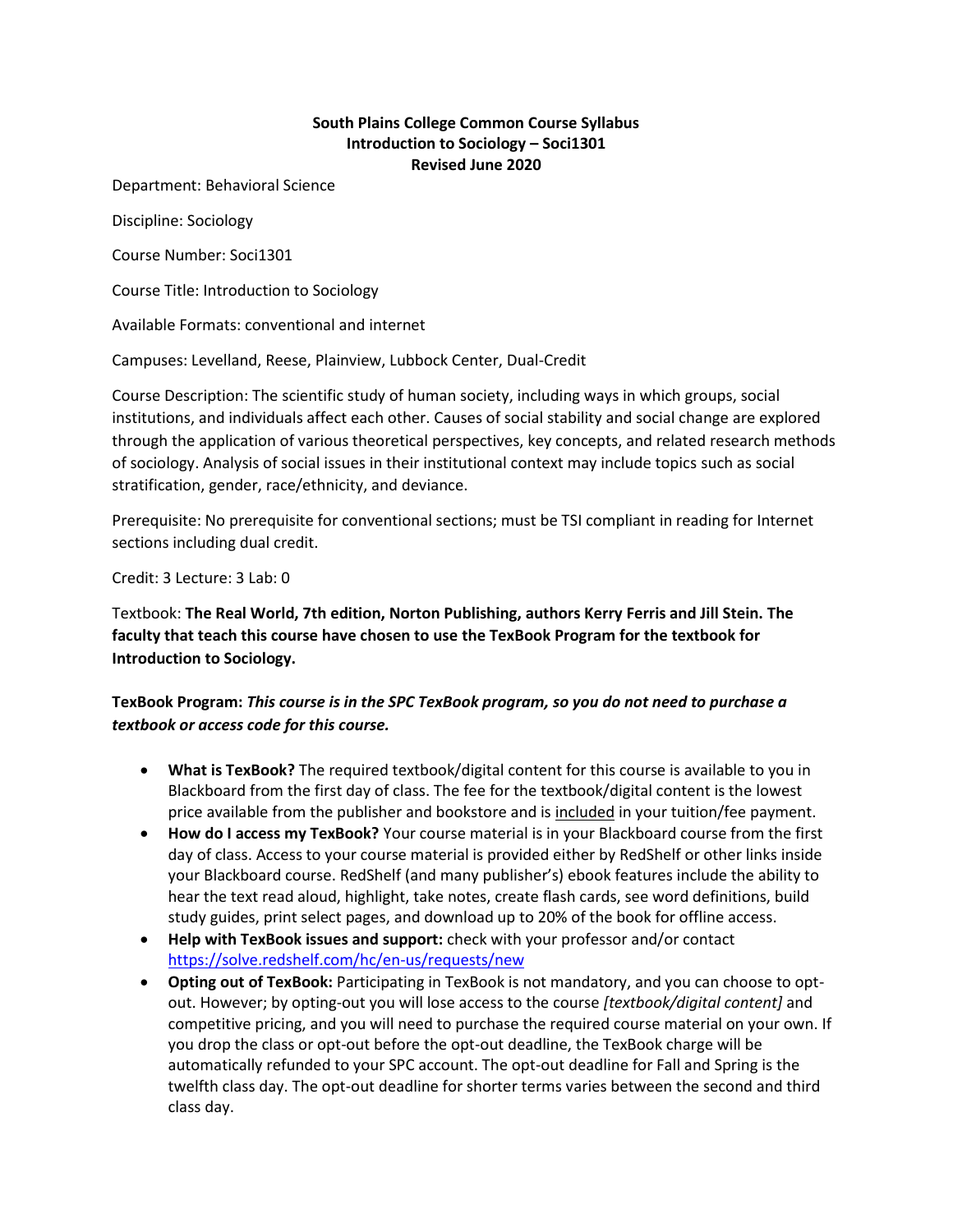*\*Please consult with your professor before deciding to opt-out.*

If you still feel that you should purchase the course textbook/materials on your own, send an **opt-out email** to **tfewell4texasbookcompany@gmail.com**. Include your first name, last name, student ID number, and the course you are opting out of. Once you have been opted-out, you will receive a confirmation email. If you need assistance with the process, contact the SPC Bookstore:

**Email**: tfewell@texasbook.com / **Phone**: 806-716-2399

**Email**: agamble@texasbook.com / **Phone**: 806-716-4610

Supplies: Textbook access, a computer/laptop and Internet access for all course formats and campuses. Note: Cell phones may be used for accessing some functions in Blackboard but do not work well with all functions.

This course partially satisfies a Core Curriculum Requirement: Social and Behavioral Science Foundational Component Area (080)

#### **Core Curriculum Objectives addressed:**

· Communications skills—to include effective written, oral and visual communication

· Critical thinking skills—to include creative thinking, innovation, inquiry, and analysis, evaluation and synthesis of information

· Empirical and quantitative competency skills—to manipulate and analyze numerical data or observable facts resulting in informed conclusions

· Social Responsibility—to include the demonstrated knowledge and competence, knowledge of civic responsibility, and the ability to engage effectively in regional, national, and global communities

Approval number 45.1101.51 25

#### **Student Learning Outcomes: Upon successful completion of this course, students will:**

1. Compare and contrast the basic theoretical perspectives of sociology.

2. Identify the various methodological approaches to the collection and analysis of data in sociology.

3. Describe key concepts in sociology.

4. Describe the empirical findings of various subfields of sociology.

5. Explain the complex links between individual experiences and broader institutional forces.

Student Learning Outcomes Assessment: See instructor's course information sheet for information on assessment that may include the following: pretests and posttests, quizzes, discussions, essays and/or other types of assessment tools.

Course Evaluations: Refer to instructor's course information sheet for specifics on coursework and grading.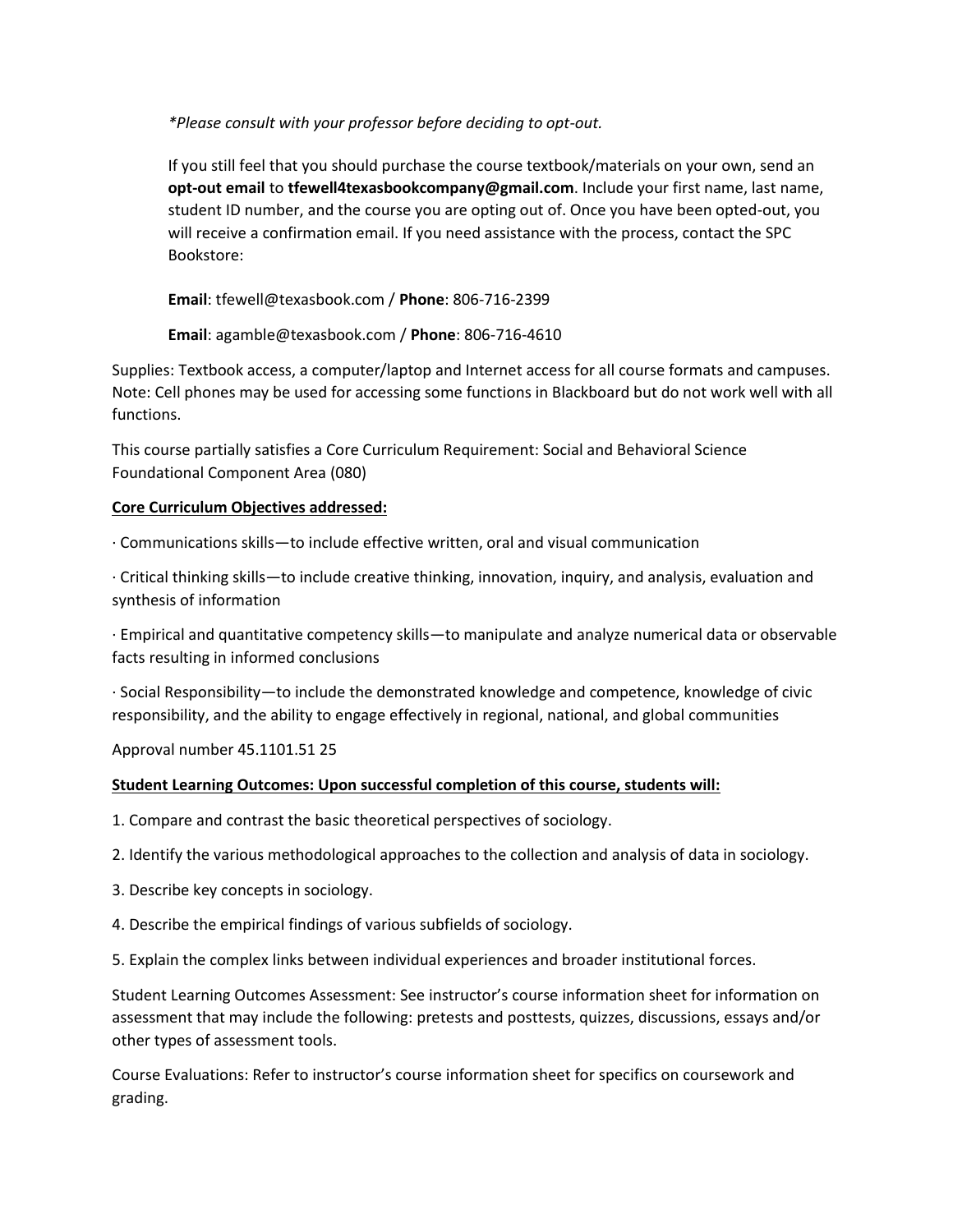Attendance Policy: As per the SPC General Catalog:

Students are expected to attend all classes in order to be successful in a course. The student may be administratively withdrawn from the course when absences become excessive as defined in the course syllabus.

When an unavoidable reason for class absence arises, such as illness, an official trip authorized by the college or an official activity, the instructor may permit the student to make up work missed. It is the student's responsibility to complete work missed within a reasonable period of time as determined by the instructor. Students are officially enrolled in all courses for which they pay tuition and fees at the time of registration. Should a student, for any reason, delay in reporting to a class after official enrollment, absences will be attributed to the student from the first class meeting.

Students who enroll in a course but have "Never Attended" by the official census date, as reported by the faculty member, will be administratively dropped by the Office of Admissions and Records. A student who does not meet the attendance requirements of a class as stated in the course syllabus and does not officially withdraw from that course by the official census date of the semester, may be administratively withdrawn from that course and receive a grade of "X" or "F" as determined by the instructor. Instructors are responsible for clearly stating their administrative drop policy in the course syllabus, and it is the student's responsibility to be aware of that policy.

It is the student's responsibility to verify administrative drops for excessive absences through Texan Connect If it is determined that a student is awarded financial aid for a class or classes in which the student never attended or

Participated the financial aid award will be adjusted in accordance with the classes in which the student did attend/participate and the student will owe any balance resulting from the adjustment.

#### *See instructor's course information sheet for additions to the attendance policy.*

Academic Integrity: As per the SPC General Catalog: It is the aim of the faculty of South Plains College to foster a spirit of complete honesty and a high standard of integrity. The attempt of any student to present as his or her own any work which he or she has not honestly performed is regarded by the faculty and administration as a most serious offense and renders the offender liable to serious consequences, possibly suspension.

Cheating: Dishonesty of any kind on examinations or on written assignments, illegal possession of examinations, the use of unauthorized notes during an examination, obtaining information during an examination from the textbook or from the examination paper of another student, assisting others to cheat, alteration of grade records, illegal entry or unauthorized presence in an office are examples of cheating.

Complete honesty is required of the student in the presentation of any and all phases of course work. This applies to quizzes of whatever length, as well as to final examinations, to daily reports and to term papers.

Plagiarism: Offering the work of another as ones own, without proper acknowledgment, is plagiarism; therefore, any student who fails to give credit for quotations or essentially identical expression of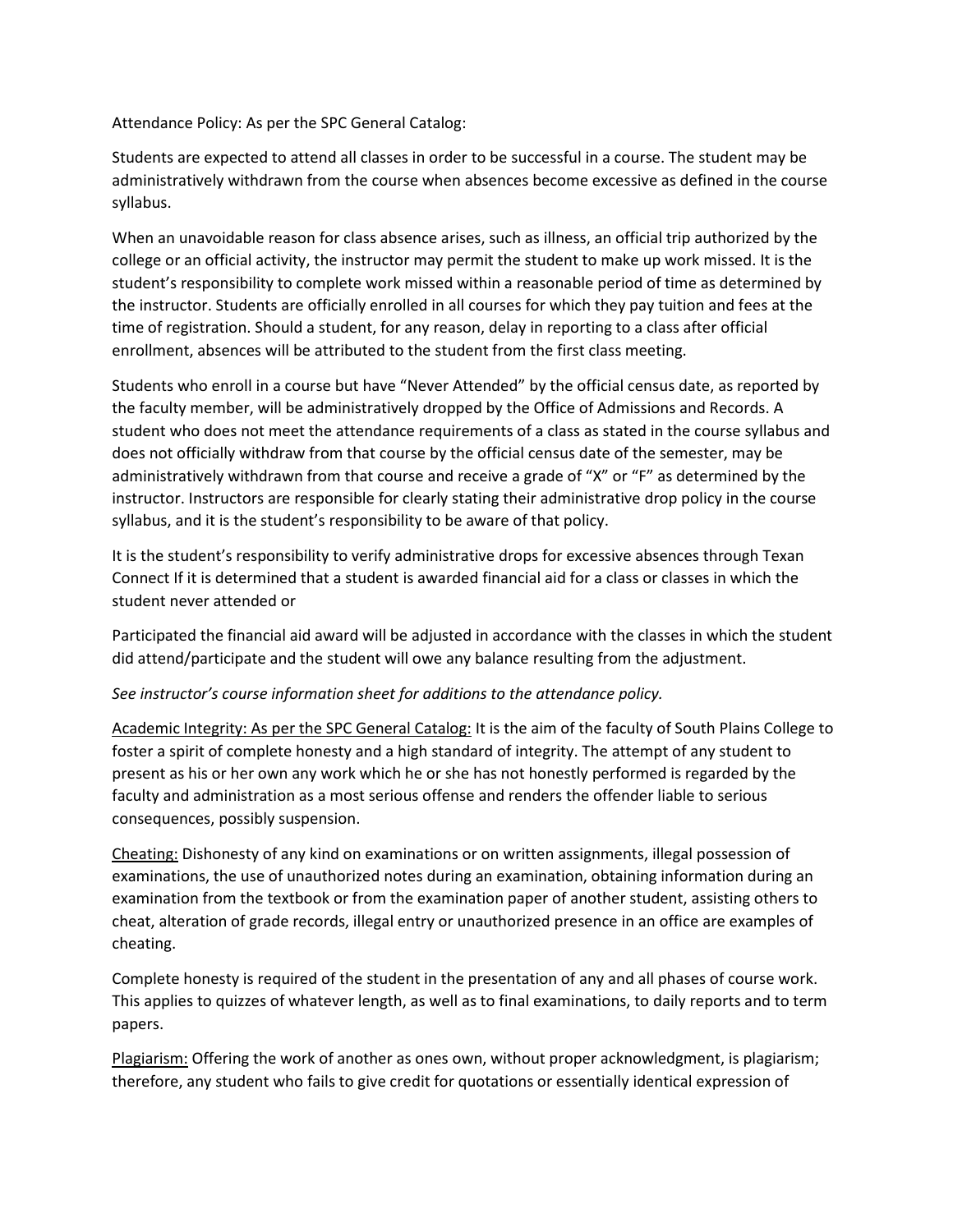material taken from books, encyclopedias, magazines and other reference works, or from the themes, reports or other writings of fellow student, is guilty of plagiarism.

More Information About Plagiarism and Cheating: Students are expected to do their own work on all projects, quizzes, assignments, examinations, and papers. Failure to comply with this policy will result in an F for the assignment and can result in an F for the course if circumstances warrant.

Plagiarism violations include, but are not limited to, the following:

1. Turning in a paper that has been purchased, borrowed, or downloaded from another student, an online term paper site, or a mail order term paper mill;

2. Cutting and pasting together information from books, articles, other papers, or online sites without providing proper documentation;

3. Using direct quotations (three or more words) from a source without showing them to be direct quotations and citing them; or

4. Missing in-text citations.

Cheating violations include, but are not limited to, the following:

1. Obtaining an examination by stealing or collusion;

2. Discovering the content of an examination before it is given;

3. Using an unauthorized source of information (notes, textbook, text messaging, internet, apps) during an examination, quiz, or homework assignment;

4. Entering an office or building to obtain unfair advantage;

5. Taking an examination for another;

6. Altering grade records;

7. Copying another's work during an examination or on a homework assignment;

8. Rewriting another student's work in Peer Editing so that the writing is no longer the original student's;

9. Taking pictures of a test, test answers, or someone else's paper.

Student Code of Conduct Policy: As per the General Catalog: Rules and regulations relating to the students at South Plains College are made with the view of protecting the best interests of the individual, the general welfare of the entire student body and the educational objectives of the college.

As in any segment of society, a college community must be guided by standards that are stringent enough to prevent disorder, yet moderate enough to provide an atmosphere conducive to intellectual and personal development.

A high standard of conduct is expected of all students. When a student enrolls at South Plains College, it is assumed that the student accepts the obligations of performance and behavior imposed by the college relevant to its lawful missions, processes and functions. Obedience to the law, respect for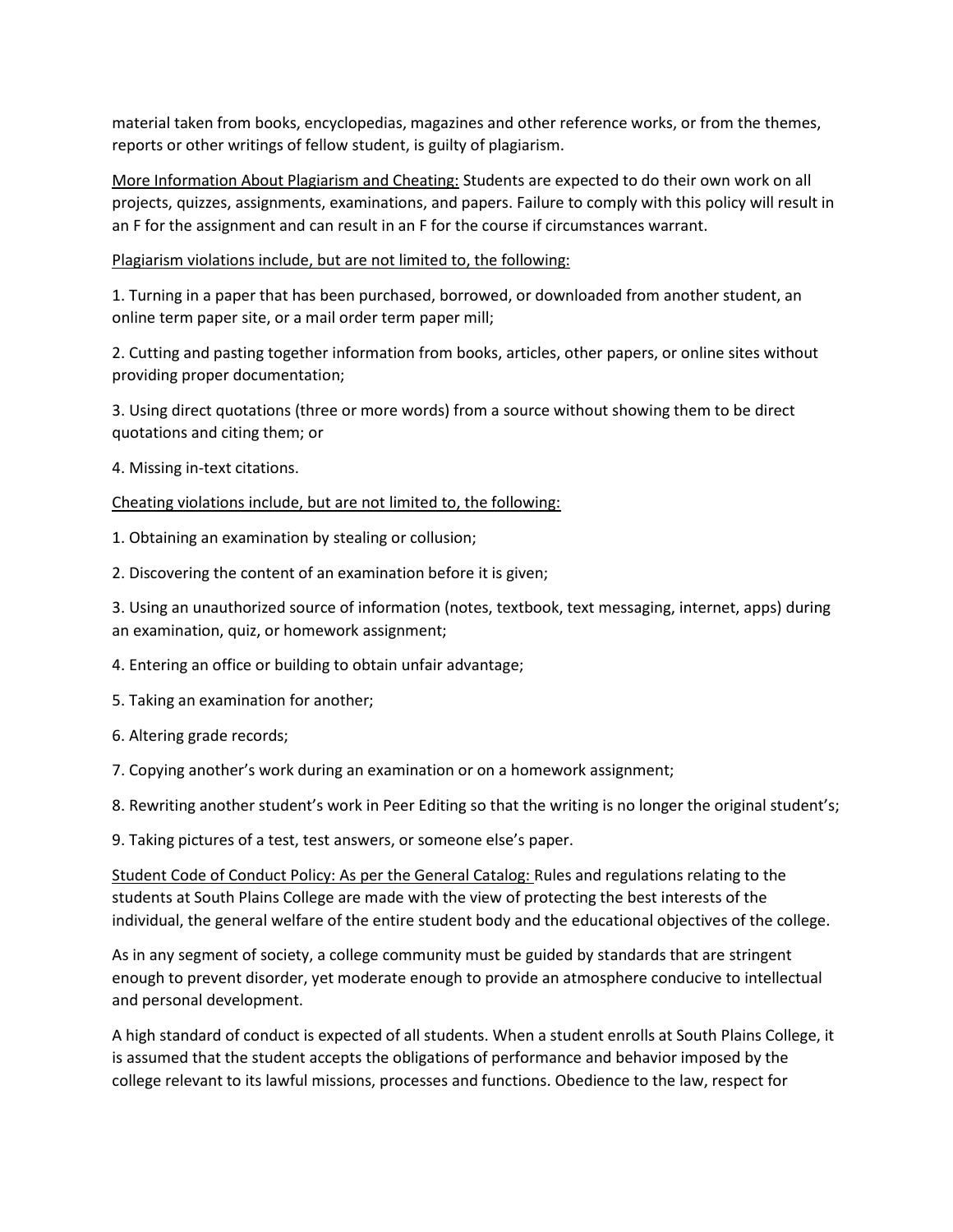properly constituted authority, personal honor, integrity and common sense guide the actions of each member of the college community both in and out of the classroom.

Students are subject to federal, state and local laws, as well as South Plains College rules and regulations. A student is not entitled to greater immunities or privileges before the law than those enjoyed by other citizens. Students are subject to such reasonable disciplinary action as the administration of the college may consider appropriate, including suspension and expulsion in appropriate cases for breach of federal, state or local laws, or college rules and regulations. This principle extends to conduct off-campus which is likely to have adverse effects on the college or on the educational process which identifies the offender as an unfit associate for fellow students.

Any student who fails to perform according to expected standards may be asked to withdraw.

Rules and regulations regarding student conduct appear in the current Student Guide.

In addition to the above policy: Any successful learning experience requires mutual respect on the part of the student and the instructor. Neither instructor nor student should be subject to others' behavior that is rude, disruptive, intimidating, aggressive, or demeaning. Student conduct that disrupts the learning process or is deemed disrespectful or threatening shall not be tolerated and may lead to disciplinary action and/or removal from class.

Diversity Statement: In this class, the teacher will establish and support an environment that values and nurtures individual and group differences and encourages engagement and interaction. Understanding and respecting multiple experiences and perspectives will serve to challenge and stimulate all of us to learn about others, about the larger world and about ourselves. By promoting diversity and intellectual exchange, we will not only mirror society as it is, but also model society as it should and can be.

#### **Statement of Non-Discrimination**

#### **Title IX Statement of Non-Discrimination**

As part of its commitment to maintaining a positive learning, working and living environment free from discrimination, South Plains College complies with Title IX of the Education Amendments and Texas Education Code 51 Subchapter E-3, which prohibits discrimination and harassment based upon sex in an institution's education programs and activities. Title IX prohibits sexual harassment, including sexual violence, of employees or students at South Plains College sponsored activities and programs whether occurring on or off campus. Title IX also protects third parties, such as visiting student athletes, from sexual harassment or sexual violence in South Plains College's programs and activities. Prohibited harassment includes acts of verbal, nonverbal or physical aggression, intimidation or hostility based on sex, even if those acts do not involve conduct of a sexual nature; sex-based harassment by those of the same sex; and discriminatory sex stereotyping. South Plains College will take prompt action to investigate and resolve reports of sexual harassment or sexual violence in accordance with Title IX.

South Plains College's Title IX Coordinator information is as follows:

Dr. Stan DeMerritt

Vice President for Student Affairs

Student Service Building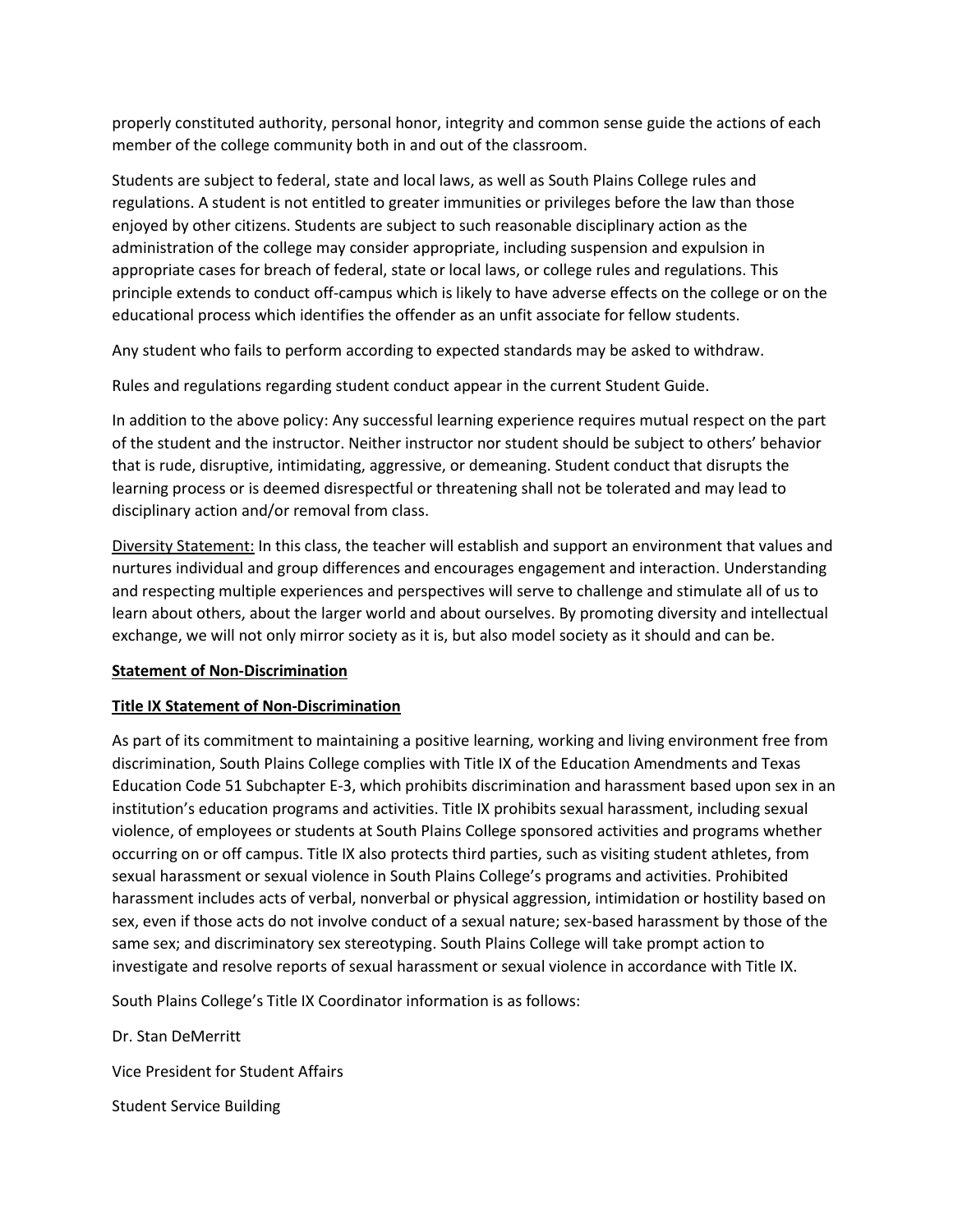#### Levelland, TX 79336

(806) 716-2360 sdemerritt@southplainscollege.edu

More information regarding SPC's Title IX policy on Sexual and Gender-based Misconduct can be found at http://www.southplainscollege.edu/about/campussafety/sah.php.

### **Disability Services/Section 504 Statement of Non-Discrimination**

In accordance with the requirements of the titles of the Americans with Disabilities Act of 1990, and Section 504 of the Rehabilitation Act of 1973 as amended in 1992, South Plains College will not exclude or discriminate against any individual with a disability from the full attainment and access to postsecondary education, and equal enjoyment of its services and facilities. The College does not discriminate on the basis of disability, and will provide reasonable accommodations in its policies, practices, or procedures when such modifications are necessary to afford its services and facilities to individuals with disabilities, unless the modifications would fundamentally alter the nature of its services. College policy also assures equal opportunity for all qualified persons in admission or participation in, or employment in the activities through which the College operates.

The College maintains that regulations that prohibit exclusion and discrimination on the basis of disability may necessitate different or special treatment of persons with disabilities. Services and benefits should be equally as effective or equivalent to those provided to others. Services and benefits to persons with disabilities must be in the most integrated setting appropriate to the persons' needs in

order to be non- discriminatory. More information is available on the College's Disability Services website at http://www.southplainscollege.edu/health/disabilityservices.php.

If you believe that an action or decision made by the Disability Services Office violates your rights, you may initiate a grievance procedure. Your first step should be to address the problem with the Coordinator of Disability Services. If you are still not satisfied, you should contact the Director of Health & Wellness. If your concerns are not resolved at this level, the Vice President of Student Affairs can provide direction on further appeals procedures.

Information on student appeals and the academic appeals procedures () are published in the General Catalog at http://catalog.southplainscollege.edu/content.php?catoid=50&navoid=1361 #Student\_Conduct and at http://catalog.southplainscollege.edu/content.php?catoid=50& navoid=1367#Disability\_Services.

Specific procedures, including ADA/504 complaints, are outlined in the Student Guide at http://catalog.southplainscollege.edu/content.php?catoid=49&navoid=1320.

South Plains College does not discriminate on the basis of race, color, national origin, sex, disability or age in its programs and activities. The following person has been designated to handle inquiries regarding the non-discrimination policies:

#### Dr. Stan DeMerritt

Vice President for Student Affairs South Plains College 1401 College Ave., Box 5 Levelland, Texas 79336 (806) 716-2360 sdemerritt@southplainscollege.edu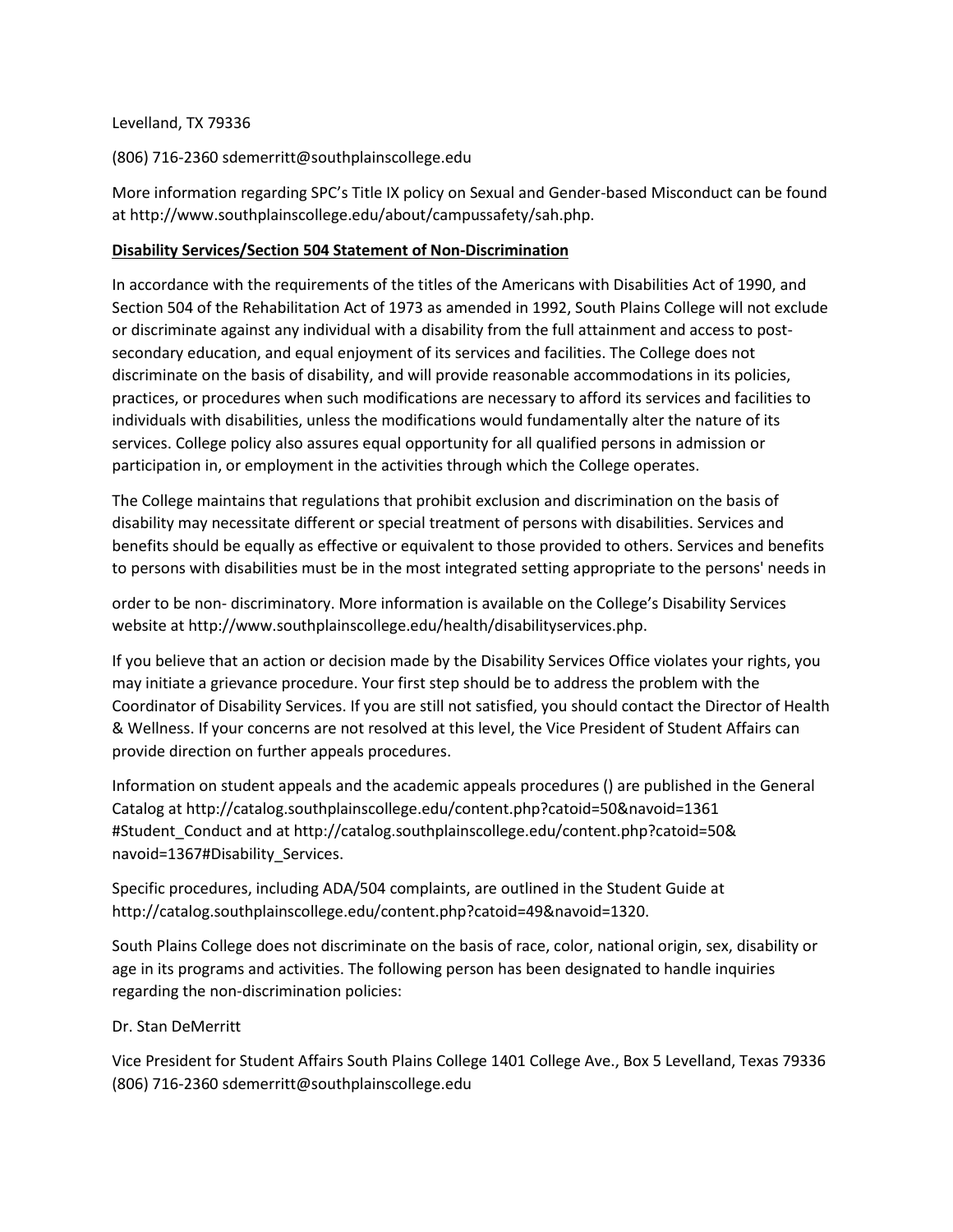Campus Concealed Carry: Texas Senate Bill - 11 (Government Code 411.2031, et al.) authorizes the carrying of a concealed handgun in South Plains College buildings only by persons who have been issued and are in possession of a Texas License to Carry a Handgun. Qualified law enforcement officers or those who are otherwise authorized to carry a concealed handgun in the State of Texas are also permitted to do so. Pursuant to Penal Code (PC) 46.035 and South Plains College policy, license holders may not carry a concealed handgun in restricted locations. For a list of locations and Frequently Asked Questions, please refer to the Campus Carry page at: http://www.southplainscollege.edu/campuscarry.php Pursuant to PC 46.035, the open carrying of handguns is prohibited on all South Plains College campuses. Report violations to the College Police Department at 806-716-2396 or 9-1-1.

# **Course Information Sheet Soci 1301: Introduction to Sociology Instructor: Morgan Keener Spring 2022**

\_\_\_\_\_\_\_\_\_\_\_\_\_\_\_\_\_\_\_\_\_\_\_\_\_\_\_\_\_\_\_\_\_\_\_\_\_\_\_\_\_\_\_\_\_\_\_\_\_\_\_\_\_\_\_\_\_\_\_\_\_\_\_\_\_\_\_\_\_\_\_\_\_\_\_\_\_\_\_\_\_\_\_\_\_

## Phone: (806) 716-4320 (Plainview Campus)

Office: Plainview Campus: 101H

Office hours: Mon and Wed 1:00pm – 2:00pm; Tues, Thurs, and Fri 9:00am – 11:00am; Will hold virtual office hours on an "as need" basis or through appointment.

## E-mail: mkeener@southplainscollege.edu

Textbook: The Real World, 7th edition, Norton Publishing, authors Kerry Ferris and Jill Stein. The faculty that teach this course have chosen to use the TexBook Program for the textbook for Introduction to Sociology. **Please refer to the "textbook" section of the Common Core Syllabus for more information.**

#### How this Course is conducted:

This course is conducted in a hybrid method. We will meet in a traditional face to face classroom setting for lectures and discussions, but all of your work will be submitted through Blackboard. We will meet twice a week at the specified class times, dates, and location provided to you on your course schedule. You are expected to attend all classes in person unless otherwise was discussed or arranged. You are expected to come to class prepared and ready to participate. You are expected to log into Blackboard weekly and complete/submit all assignments through our Blackboard class portal.

#### Logging into Blackboard:

To access your course, go to https://southplainscollege.blackboard.com/ or go to the SPC Homepage and click on the "Login to" link in the top right-hand portion of the page and then click on the Blackboard link on the pull-down or you can type or copy the address into the address window of your computer. I recommend that you bookmark Blackboard on your computer for quick access. You can also log into MySPC and there is a Blackboard link there. Once you reach the site you will click "Log In". The log-in screen will come up asking for your user name and password. Simply follow the instructions on the screen.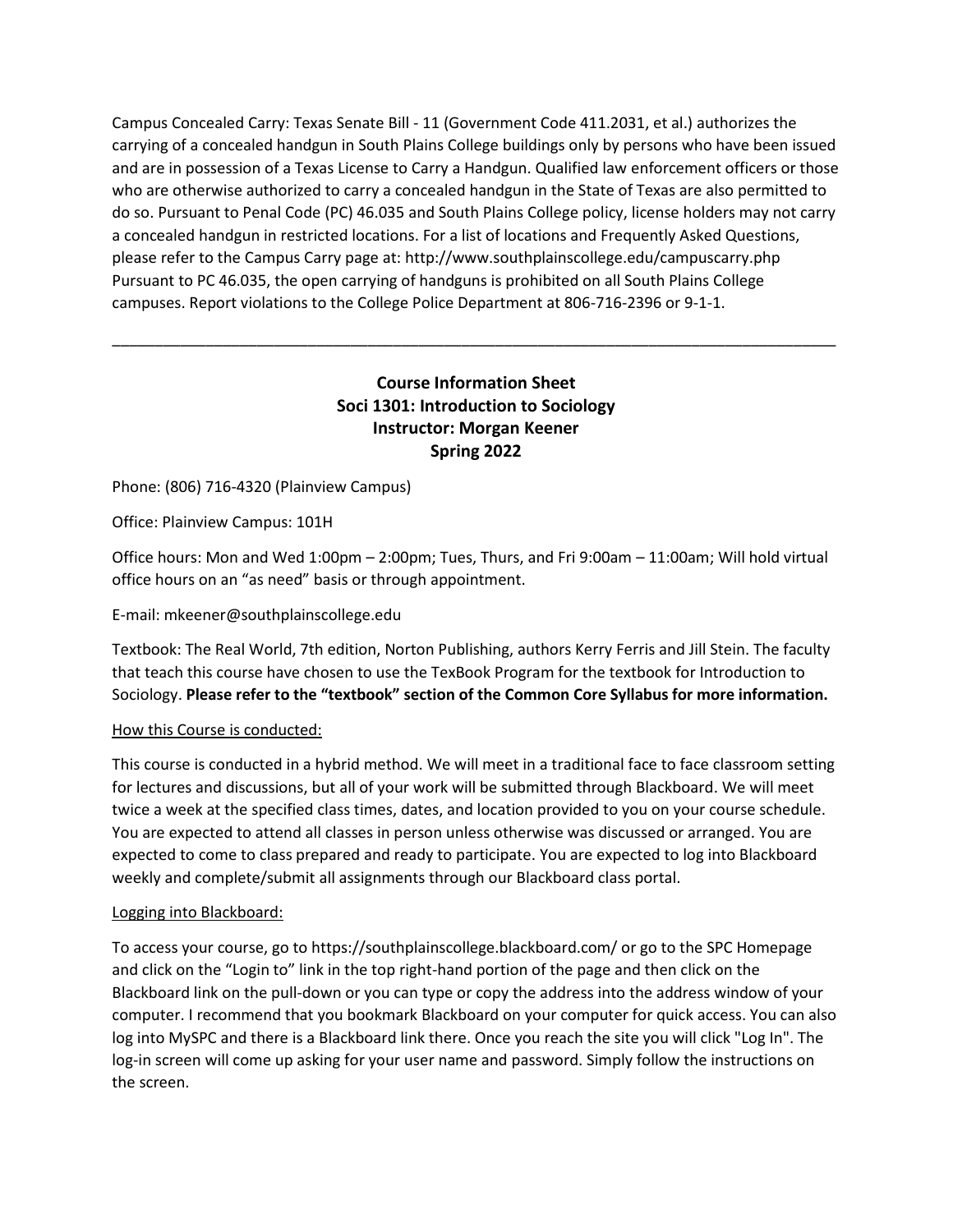OTHER INFORMATION concerning Blackboard:

Open Computer Lab: There is an Open Computer Lab located on the Levelland campus in the Technology Center. It is available to all students, with priority given to those students enrolled in computer classes. Computers are also available on the Reese Center, Lubbock, and Plainview campuses. Check with libraries and labs for hours.

Technical Problems/Support: If you are having computer problems, you have to let me know. I will try to help you in any way that I can. Please remember that it is your responsibility to have a backup plan if your computer goes down. Please have this plan in place now and do not wait until it is a crisis situation. If you lose your course work due to bad flash drives, Internet service down, computer crash, or your dog ate your homework, there is nothing I can do about it. THIS IS YOUR WARNING TO HAVE A BACKUP PLAN IN PLACE.

• IMPORTANT: Most tech issues are related to failure to update java, using the incorrect internet browser (try use Google Chrome or Firefox instead of Internet Explorer), and/or not deleting browsing history files daily. Most issues are related to computer issues, not Blackboard. Please note that this instructor does NOT recommend use of any handheld devices for taking this course. Cellphones are wonderful but not for course work done on the Internet.

• Reminder - bookmark the Blackboard login page on your computer.

SPC Technical Support Contact: Call (806) 716-2180 or email at Blackboard@southplainscollege.edu for student technical support. I am your course work support contact. Only call or e-mail technical support with questions about Blackboard or computer functioning. There is Technical Support information in the Start Here area of your Blackboard course. It contains links to Student Tutorials and the Student Orientation Course for Blackboard. Contact me for any course content information.

## **PLEASE DO NOT WAIT UNTIL THE LAST MINUTE TO TURN COURSE WORK IN OR YOU MAY HAVE PROBLEMS! Remember the saying "TECHNOLOGY HAPPENS"!**

Anti-virus Software: Please make sure that your computer has an up-to-date antivirus software program installed.

Academic Integrity: In addition to the policy in the Common Course Syllabus, it should be understood that students found guilty of cheating or plagiarism will earn a zero on the work in question for the first offense and will be dropped from the course with an 'F' should a second offense occur. Any amount of dishonesty is subject to these consequences, whether a lot or a little; this can include but is not limited to one copied sentence of a written assignment, a missing citation, an entire paper copied from someone/somewhere else, one plagiarized post on a discussion board, one copied exam item, looking at the scantron of another student during an exam or an exam or other coursework completed by someone other than yourself. You have also committed academic dishonesty when sharing course content/items/answers. This includes sharing course content with classmates or future students as well as sharing course content on websites such as Quizlet, Course Hero, or similar "study applications." For further information and examples please see the Catalog, Student Guide, or refer to www.plagiarism.org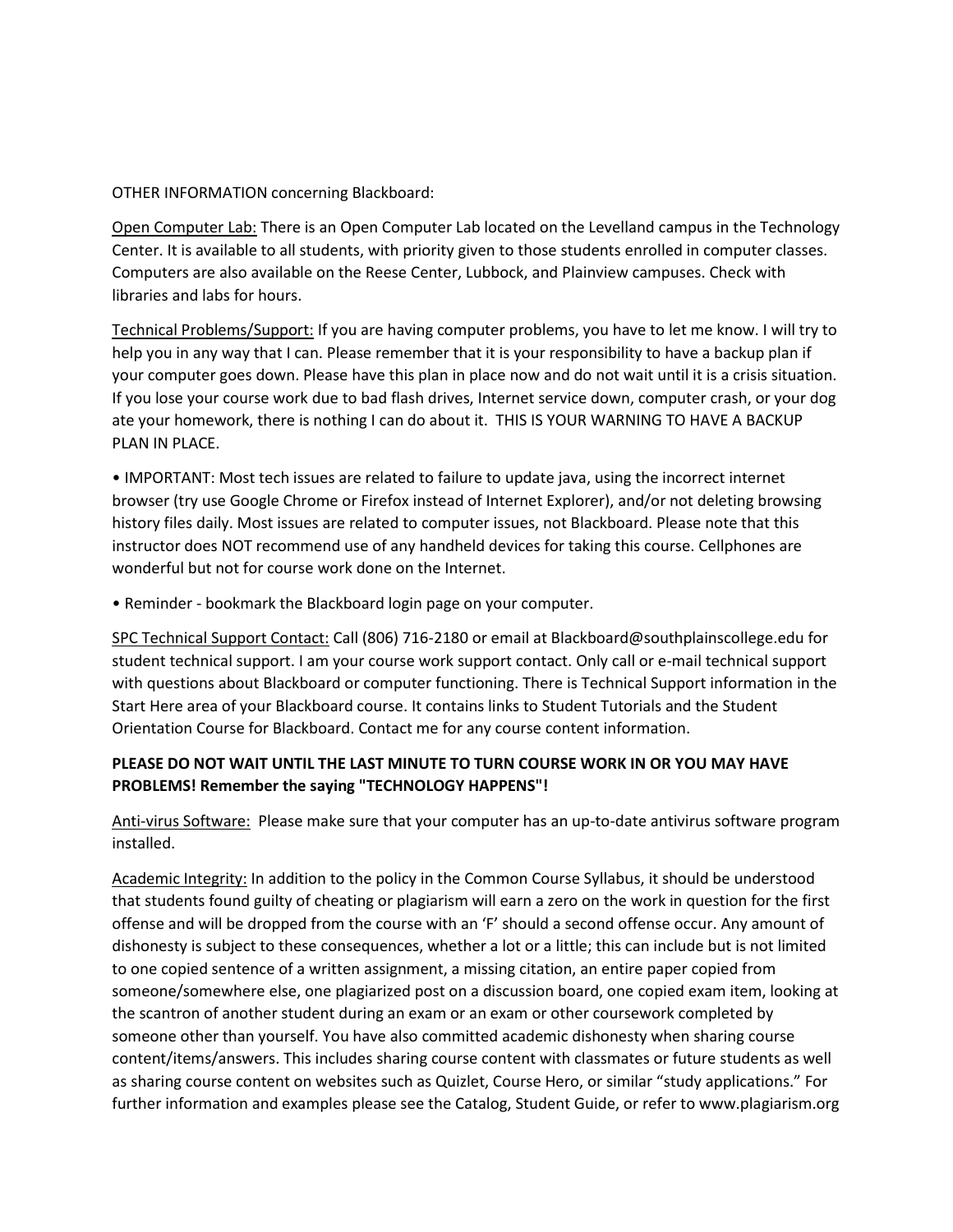There is an APA Citation tutorial in the Applying the Sociological Imagination Essay section of your Blackboard course.

## **Smoke free environment: The following is the SPC policy on tobacco use.**

South Plains College prohibits the use of any tobacco product, electronic cigarette, or vapor device throughout all indoor areas and within a 25-foot perimeter around all facility entrances, exits and HVAC air intake vents under the control of SPC, including sporting facilities and SPC vehicles. Included in this ban are tobacco products of all types (including, but not limited to, cigarettes, cigars, pipes, chewing tobacco, snuff and all other kinds and forms of tobacco prepared in such a manner to be suitable for spit tobacco use, smoking, or both). This ban also includes herbal tobacco products and simulated tobacco products that imitate or mimic tobacco products such as e-cigarettes, vapor cigarettes, pipes or other types of inhalation devices.

## **Attendance Policy: The following is in addition to the Common Course Syllabus:**

Attendance will be taken according to the following:

• Attending class in person, participating in class discussions both in person and online, submitting assignment before the due dates in Blackboard, and active participation in blackboard.

Note: Simply logging into the course or logging into the course and sending an e-mail is NOT considered attendance for this course. You MUST participate in the course by submitting work during any given week to be considered "in attendance".

In addition to the catalog policy on of the General Catalog, roll will be taken at each class session and a record of attendance maintained. **A student may be dropped from the course with an X or an F, if they miss a minimum of 3 weeks of class/BB assignments with no communication and/or is earning an F. If absences occur after the final drop date you will not be dropped and will receive the grade you have earned.** Roll will be taken every class period beginning the first day of class and will be used to document attendance.

If you are experiencing any of the following symptoms please do not attend class and either seek medical attention or get tested for COVID-19.

- Cough, shortness of breath, difficulty breathing
- Fever or chills
- Muscles or body aches
- Vomiting or diarrhea
- New loss of taste and smell

Please also notify DeEtte Edens, BSN, RN, Associate Director of Health & Wellness, at [dedens@southplainscollege.edu](mailto:dedens@southplainscollege.edu) or 806-716-2376.

Technical help with Blackboard and Student Support Services: Links are provided on your Blackboard Home page under the Resources tab.

Diversity: In this class, the instructor will establish and support an environment that values and nurtures individual and group differences and encourages engagement and interaction. Understanding and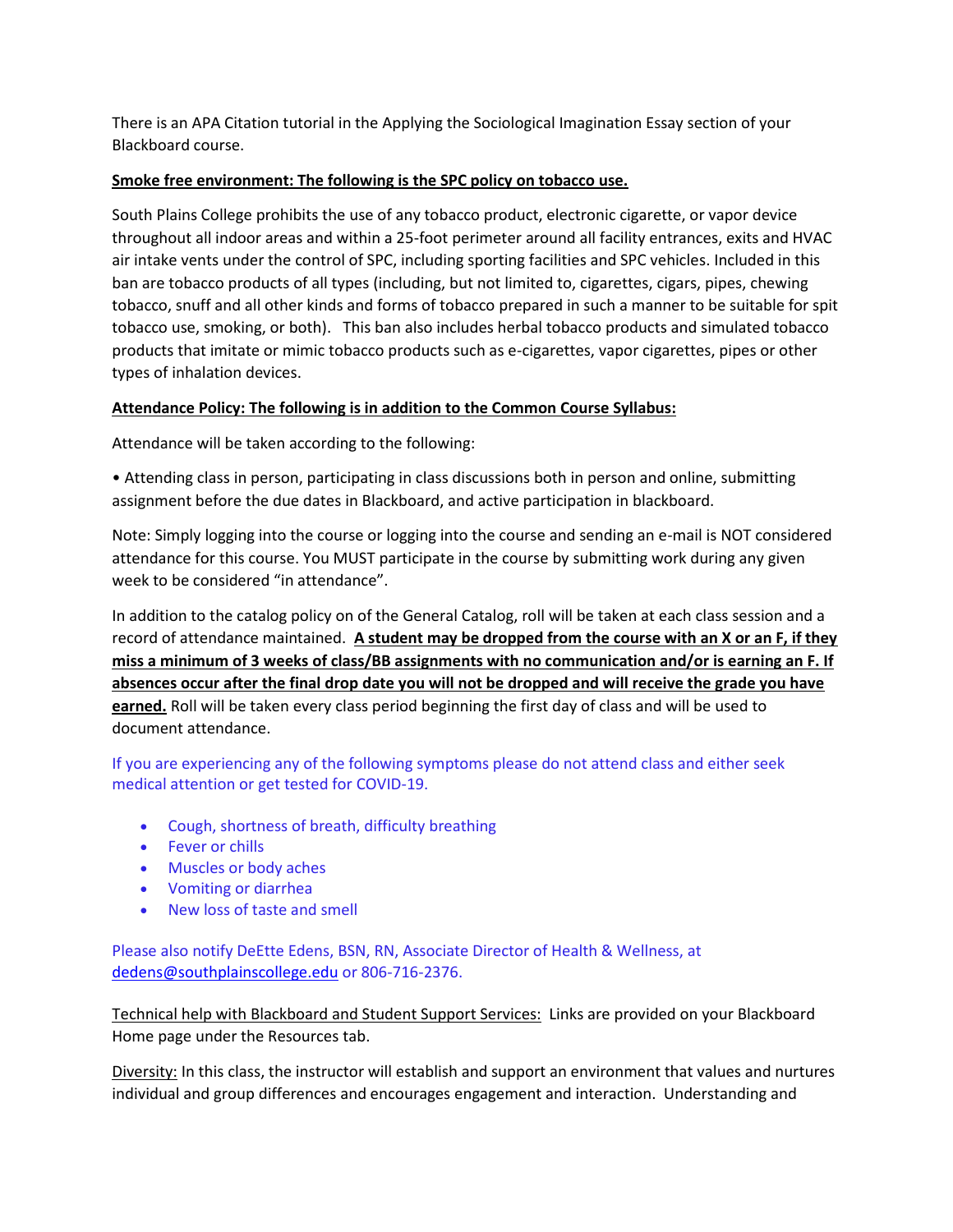respecting multiple experiences and perspectives will serve to challenge and stimulate all of us to learn about others, about the larger world, and about ourselves. By promoting diversity and intellectual exchange, we will not only mirror society as it is, but also model society as it should and can be.

It is the policy of South Plains College to offer all educational and employment opportunities without regard to race, color, national origin, religion, gender, disability or age. In addition, this instructor will not tolerate remarks or gestures that can be construed to be sexist, racist, heterosexist or in any way disparaging to another person. Students who exhibit such behavior will be dropped from the class with a semester grade of "F" regardless of race, ethnicity, sex, religion, or sexual orientation.

## **COURSE POLICY AND REQUIREMENTS**

This is what you need to do to earn your grade:

Course Work:

You are required to come to class prepared to learn. This includes reading the textbook material that is to be covered in class before coming to class, completing assignments prior to the deadlines, come with an open mind, and be alert and ready to learn and participate in the classroom.

Your course work will include an Introduction Module, 13 InQuizitive Assignments, 4 exams, 6 application assignment, 6 discussions, and a cumulative final exam. All course work will be submitted through Blackboard.

**These assignments will be broken up into Learning Units – each unit with a specific due date. The learning units will be comprised on 3 chapters with corresponding assignments and an exam. You must complete the entire unit by the due date provided. You will have 4 weeks per unit, meaning you can pace yourself, but all of the work within the unit must be completed by the given due date. Please see the course calendar for specific information.**

## **>COURSE WORK DETAILS<**

**Introduction Module** includes a course agreement quiz, a syllabus quiz, and the "How to Use" Inquizitive assignment

**Inquizitive Assignments** are adaptive, interactive learning assignments designed to enhance your learning experience. There is an Inquizitive assignment for each of the chapters covered in this course. Access is included in your BB course. Further information concerning these assignments can be found in the Blackboard course.

**Exams** will be given online through Blackboard, are timed, and will be all multiple choice. Refer to course calendar for specific dates for exams.

**Application Assignments** will be short written assignments that discuss a specific topic of my choosing. More information and details can be found in Blackboard.

**Class Participation/Discussion Board postings** *Note: You MUST post your original message before you will be able to view the posts of other students.* This course includes an Introduction Discussion that will help us get to know a little about each other and 6 chapter discussions for each module that will include a video, article, or other material related to information that is covered in that section of the textbook.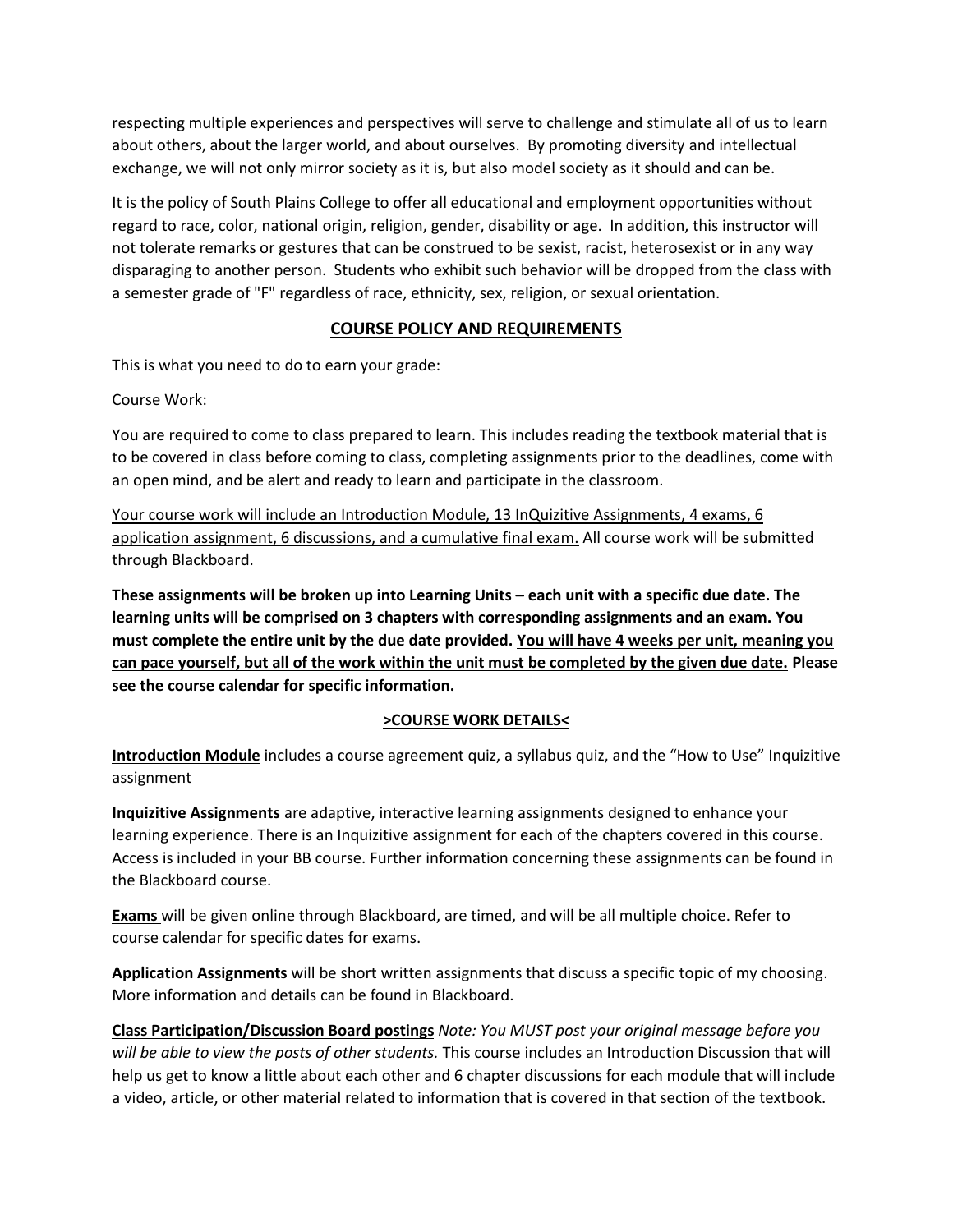## *Original discussions requirements:*

• Do not use file attachments for discussions.

• You must post your original discussion message before you will be able to see the posts of other students.

• Be made before the deadline stated on the course calendar/checklist.

## • **Contain a minimum of 250 words.**

• Be thoughtful, organized, and analyze the information in the video/prompt.

• Demonstrate an understanding of the video/prompt and the course material. Each video/prompt is chosen because it illustrates at least one topic in the chapter(s) covered for the grading period. You are to identify and discuss the topic(s) that are shared content of the video/prompt and the course material. Base your discussion post on the material you have read AND watched. Show me you have read and understand the course material in your post.

• Contain more than just your opinion: justify your statements using course materials.

• Do NOT simply state a recap of the video/prompt. Everyone should have watched/read the material and I am looking for a deeper level of thought than just stating what was in the video/prompt.

• **Incorporate and cite information from the textbook, outside academic sources, credible websites, etc. Textbook citations should include the page number(s) and other sources should include citations to show where you located the information. Note: Wikipedia is NOT an academic source.** 

• You may include personal experiences and/or reactions. CAUTION: remember to use the sociological perspective in all of your course work.

• Utilize appropriate language, grammar, and spelling

## *Responses to Original discussions should:*

• Do not use file attachments for discussions.

- Be made before the deadline stated on the course calendar/checklist.
- **Contain a minimum of 50-75 words.**
- **Include at least two responses to classmates.**

• Add to the overall value of the discussion (simply posting a statement similar to "I thought this week's ideas were interesting" or "I agree") will not count towards your points for a grade.

• Ask questions to encourage other students to think more deeply. Just asking, "What do you think?" will not earn full points here.

• Share your own experiences that relate to the topic of discussion.

• Constructively and/or respectfully disagree at times. • Refer to class course work (text or video information) and apply the information or ask other students how they are applying course information.

- If you repeat yourself in your reply messages you will not earn full points.
- Utilize appropriate language, grammar, and spelling

## **Grading criteria for student's final grade in the course:**

Grades: It is possible to earn up to 1,000 points in this course. Your grade will be calculated on a cumulative point total based on the following scale:

- $A = 900 1000$
- $\bullet$  B = 800 899.99
- $\bullet$  C = 700 799.99
- $\bullet$  D = 600 699.99
- $\bullet$  F = 0 599.99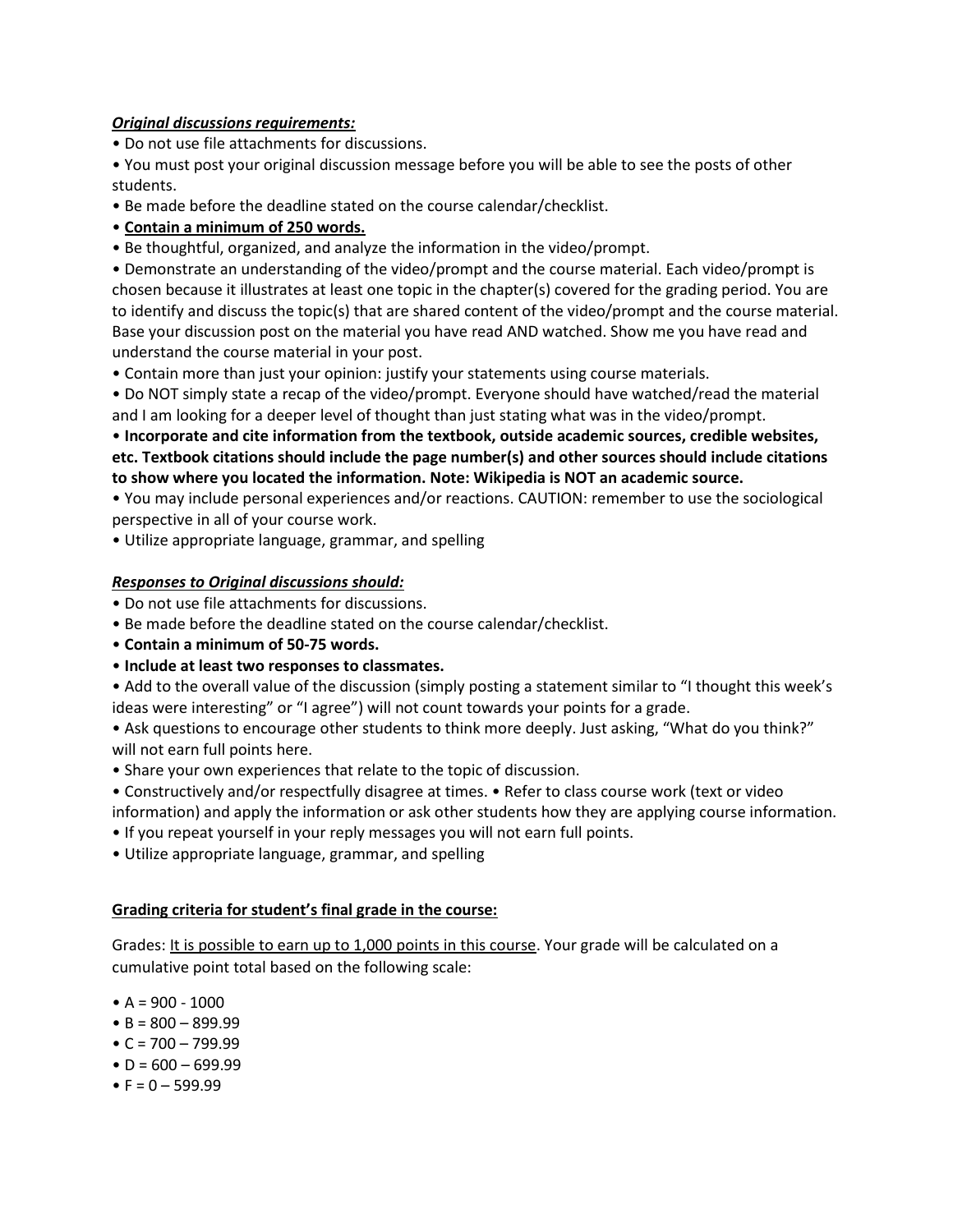#### *Point Distribution:*

Introduction Module = 40 12 InQuizitive assignments @ 20 = 240 4 Discussion postings (1 original and 2 replies each) @ 30 = 120 10 application assignments @ 20 = 200 5 Exams (3  $\omega$  100 points and 2  $\omega$  50 points) = 400 **Total points possible = 1,000**

Grades are NOT automatically rounded up.

If you have any questions about any of the course work or anything about the course material do not hesitate to speak to me during office hours, before/during/after class, or via Blackboard e-mail.

Extra credit opportunities will be made available during the semester. I recommend that you take advantage of those opportunities as they become available as I will not make extra credit available on individual request.

**ONLINE ETIQUETTE:** A few words about communication and online discussion are in order. As you imagine, some conversations easily become emotional, especially if we touch on people's deeply held beliefs. Unfortunately, online postings can mislead one into thinking that cyberspace is an "anything goes" kind of forum. This isn't the case. Civil interaction is as much expected here as in the "traditional" classroom. Below I provide some guidelines for communicating more effectively online. I will deduct points from posts that violate the spirit of these suggestions. Keep in mind:

• There may be disagreement and this is okay, otherwise we will be bored.

• Disagreement can be very constructive; it encourages us to reconsider our own positions and either recommit, expand, or discard them.

• I must at all times hear/see you debating the IDEA and not making a personal attack on an individual. *Note that this is a skill to learn like any other so learn how to debate and get your point heard*.

• Personal insults and attacks impede the development of critical thought. Avoid "you" statements, which can be more easily interpreted as accusations ("you don't know what you're talking about", "the problem is people like you," etc., etc.). Try, instead, to use "I" statements ("I disagree with your position on "X" and then explain your viewpoint using course material to validate that viewpoint or "I find that Durkheim was actually saying …").

• In addition, people have to be given the benefit of the doubt on occasion. Because this is an online class and we cannot see each other's facial expressions or hear the tone in our voices, it is important to clarify issues that are confusing. Before jumping to a conclusion and putting words in someone's mouth, ask them to clarify their point. And if someone asks you to restate your opinion, do not be afraid to restate it.

• Finally, I will be most impressed with individuals who can incorporate course materials into their posts. A key skill you should leave college with is the ability to support your positions; this online forum is an appropriate place to hone this skill. Refer to readings and module material to support your points.

*\*Adapted from Soc 101: Introduction to Sociology An Online Course, by Professor Marisol Clark-Ibanez, Ph.D*

All written assignments should be presented using the conventions of Standard Written English. (This means no "texting" abbreviations or shortcuts!) This includes discussions.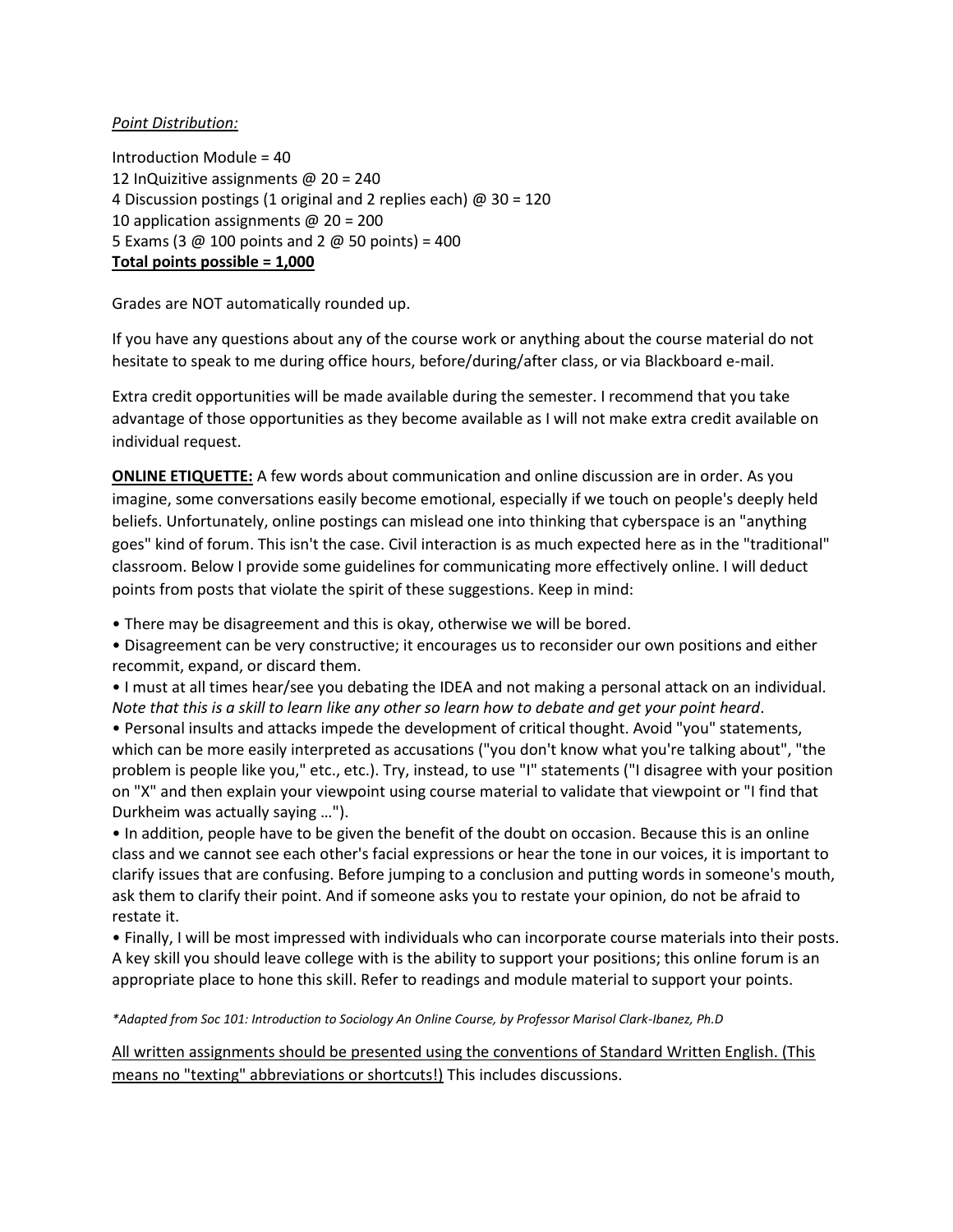### **Writing Tips for all written work in the course:**

1. All written work should by typed or computer generated, double spaced, with one inch margins in a standard 12 pt. font. Please use Word for attachments and do not use Google docs. Do not use attachments for discussions.

2. Any references used should be listed at the end of the paper using APA style and within the body of the text according to APA procedure. Using reference material without proper documentation constitutes plagiarism which is a serious academic offense. Wikipedia is not considered a valid academic source. Do not use it!

3. For the assignments in this class, it is better to write using first or third person pronouns. Therefore it is appropriate to use "I, me, mine" or "he, she, their, we." It is not appropriate to use "you" or "your." Please avoid writing in 2nd person.

4. Be sure to proofread your work for grammatical and spelling errors. Use the "enable html" button within the email, assignments, and discussion functions to run a spell check. Also remember that "healthy" paragraphs are usually comprised of at least three sentences organized around a central idea.

**Sociological perspective:** Students will use what is termed the Sociological Perspective since you are now students of Sociology. This perspective stresses the social context in which people live and steps away from what is termed "person blaming." Sociologists look beyond individuals and individual experiences. This perspective strives to understand human behavior by placing it within its broader social context. Depending on a person's characteristics such as gender, age, race, sexual orientation and religion among others, we each have different experiences. Sociologists using this perspective (and that includes you, the student) evaluate people and behaviors in terms of what is typical or atypical (or not typical) by studying society and finding general patterns of behavior. They do NOT judge others or their behaviors with terms such as good/bad, moral/immoral or right/wrong. Do NOT use these terms in your assignments or discussion posts or you will lose points.

## **Course Calendar Spring 2022**

| <b>Date</b> | Day of the Week | <b>Course Work</b>                                                                                                                    |
|-------------|-----------------|---------------------------------------------------------------------------------------------------------------------------------------|
| Jan 18th    | Tuesday         | Classes begin                                                                                                                         |
| Jan 23rd    | Sunday          | <b>Introduction Module due by 11:59pm</b>                                                                                             |
| Feb 20th    | Sunday          | Learning Unit 1 Due by 11:59pm - Chapters 1-3 reading,<br>InQuizitives 1-3, Application Assignments 1-3, Discussion 1,<br>and Fxam 1. |
| Mar 13th    | Sunday          | Learning Unit 2 Due by 11:59pm - Chapters 4-6 reading,<br>InQuizitives 4-6, Application Assignments 4-6, Discussion 2,<br>and Fxam 2. |